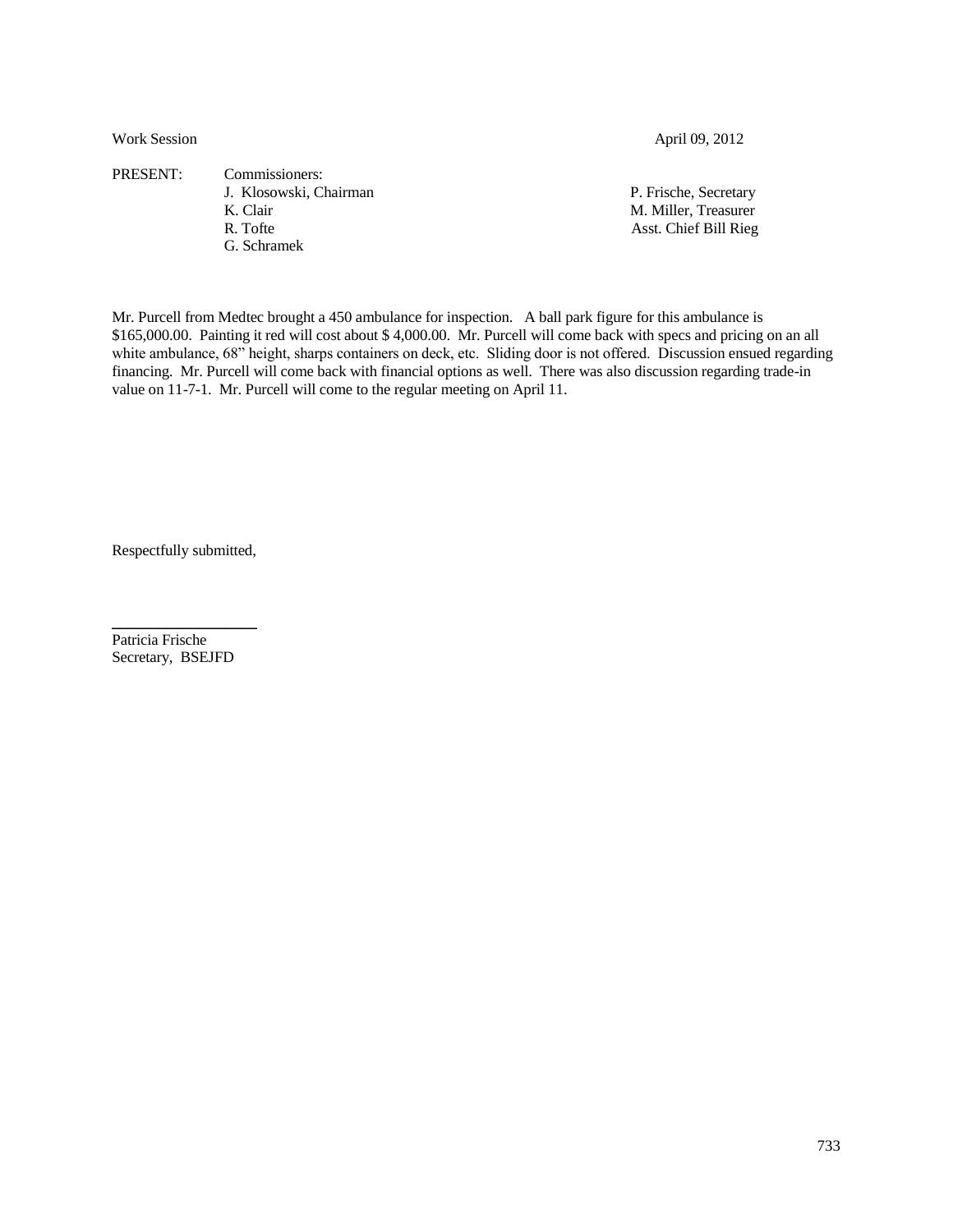Regular Meeting April 11, 2012

PRESENT: Commissioners:

G. Schramek **Asst.** Chief Rieg T. Palmer Val Butler, Pres.

J. Klosowski, Chairman P. Frische, Secretary K. Clair M. Liguori, Counsel R. Tofte M. Miller, Treasurer Chief Dave O'Hara

The meeting was called to order by Chairman J. Klosowski at 7:00 PM. Minutes of the March 14 meeting were read and accepted by all commissioners present A **MOTION was** made by T. Palmer and seconded by R. Tofte to approve the minutes. The motion was approved by all commissioners present (K. Clair absent).

Next, the correspondence was read. . After reviewing all the bills presented by the treasurer, a **Motion** was made by T. Palmer and seconded by G. Schramek to approve payment for all bills. The motion was approved by all commissioners present. (K. Clair absent). Vouchers included vouchers #'s 04-01 to 04-60 A400 totaling \$151931.47 and A900 totaling \$75,000.00.

Ice Pond Studios will be sent the minutes within 30 days to be posted on the BSEJFD website.

R. Tofte states that another computer is needed in the radio room to be used for the camera system at headquarters. Tom Lannon submitted two quotes. One is from DDWG for a data storage devise for the amount of \$3040.97. The other is from HP for a new computer for the chief's office for the amount of \$670.01.

The radio that was missing from the ladder truck has been located.

The generator at Headquarters was fixed and repaired as per R. Tofte. K. Clair states the state will be inspecting both stations next week. A doorbell for handicap access is to be added.

T. Palmer states construction on the floor drain at Station 1 will begin within about two months.

Fire and EMS equipment is up to par at the moment.

T.Palmer states that fire roads will be going out to clear large trees.

R. Tofte showed sweatshirts samples and states delivery would take 4 to 5 weeks.

Everything is set for the Installation Dinner. Programs will be ready tomorrow or Friday and the glasses are in.

T. Palmer stated that IDs need to be updated. Discussion ensued regarding the best time to do this may be on Monday nights.

K. Clair states that the insurance claim for the awning has been submitted

T. Palmer states that he and Dave Bruen will do a walkthrough of the property in May.

M. Liguori described the current laws regarding full disability. VFBL will pay approx \$ 600 per week . This combined with the department's benefits would allow an individual up toapproximately \$1000 per week plus medical benefits on a tax free basis.

M.Liguori will email Ice Pond Graphics policies to be put on the website

Discussion ensued regarding information on the BSEJFD website as opposed to the department's web site.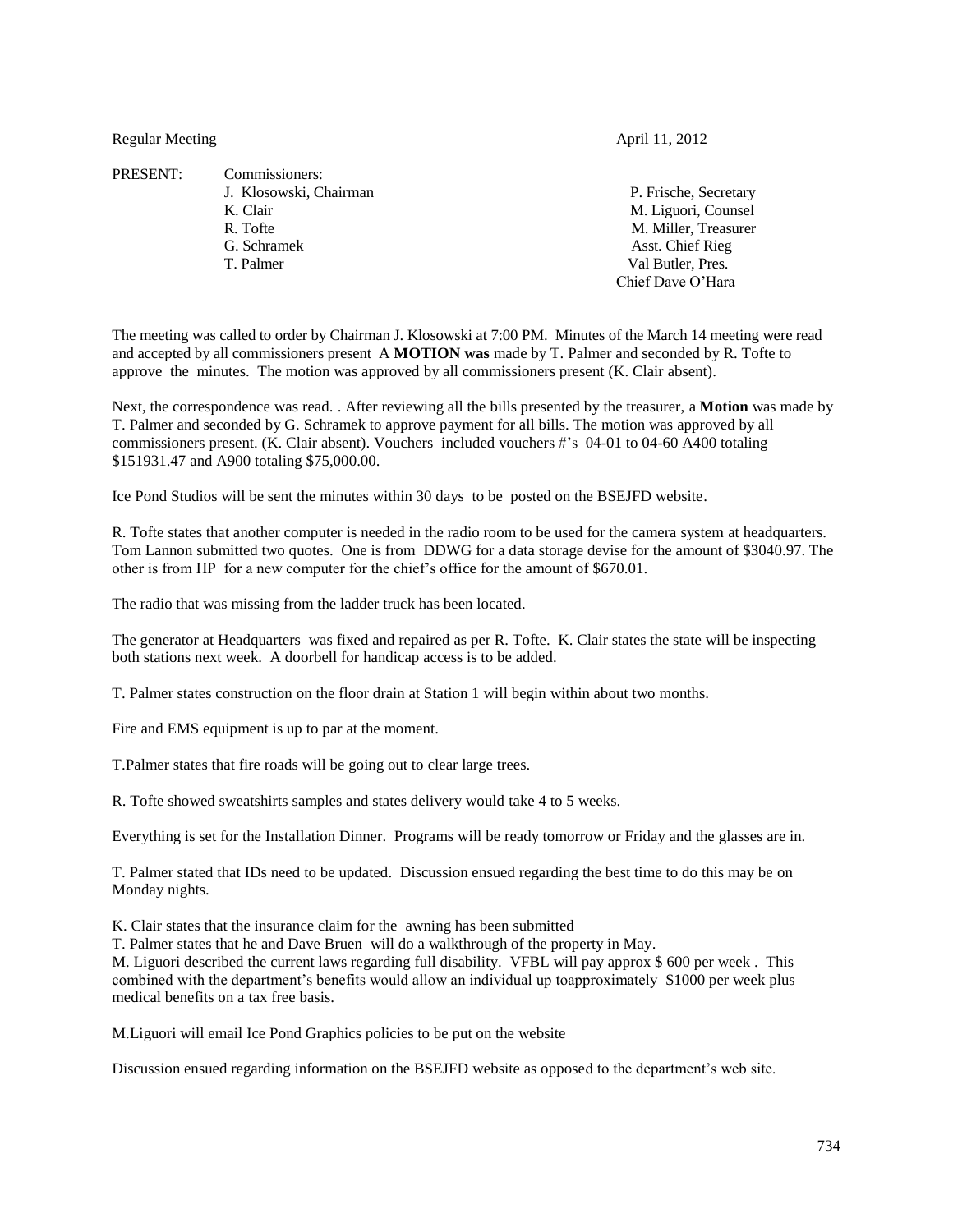J. Klosowski stated a vehicle replacement plan is needed. Current issues include a new ambulance and whether 11-4-2 needs to be refurbished or replaced.

Discussion took place regarding purchases. Anything over \$10,000 requires a purchase referendum. Anything over \$50,000 requires bids.

K. Clair states that, regarding OSHA mandates, physicals are completed as well as bloodborne and hazmat training. J.Klosowski asked for a list of who has been white tagged. Chief Rieg states this has been posted.

T. Palmer stated that regarding vehicle maintenance, J.Dexter has been working off the mechanic's forms. 11-7-1 has an oil leak again.

Work for the awning at Station 1 has to be put out for bid. The secretary will put the public notice in the local paper stating that these sealed bids will be reviewed at the May 9 meeting.

Discussion took place regarding the refurbishing of the back room and the issue of the hose cart. R. Tofte reviewed plans for the back room. Chief O'Hara states that the hose cart should be displayed so it can be appreciated. Structural changes are the responsibility of the district. Chief O'Hara states that this should be voted at the next department meeting.

G. Schramek stated Nan Hayworth's office submitted the paperwork for the steel from the World Trade Center.

K. Clair states that 11-8-4 needs a bedliner and that HO Penn is still looking into repairs on the engine on 11-2-3. He also states that the motor is too big on the metal boat. J. Klosowski asked if the boat can be brought to a shop to have it looked at. G. Schramek will call Mahopac Marina to be put in touch with R. Tofte.

A **MOTION** made by T. Palmer and seconded byR. Tofte to accept the bid from Fred Delfay to paint the bay doors for \$1800.00 using Benjamin Moore paint. The motion was approved by all commissioners present.

K. Clair states he spoke to the Sprint/Nextel about the poor service. He states that there was overage on the minutes regarding cell phone to landlines. Cell phone to cell phone service is adequate. There is a 2 year contract in place. This model phone is having problems with push to talk.

Chief O'Hara has submitted car reports, minutes of officers meetings, FEMA reports and needs lists from each company. Four lengths of 1 <sup>3</sup>/<sub>4</sub> " hose was purchased. A burn date is tentatively set for May 18. He is still waiting for payment from FEMA.

The Lady's Auxiliary has requested use of hall at the Main House on August 26, 2012 for their Breakfast which will run from 6:30am to 2:00 pm. No fee will be charged.

Anne Marie Repanti from Carmel VAC has permission to ride on our ambulance.

Chief O'Hara states there is a cost of \$146.00 per applicant for the background check and requests the district pay for this. . G. Schramek states that the BSEJFD cannot pay the department for background checks since their involvement in the application process involves arson checks only. Since the department is conducting a more extensive background check and the required arson checks are provided at no cost by the sheriff's office, the district cannot expend funds for this purpose. This was verified by M. Liguori and the suggestion was made that the applicant submit a non-refundable fee to the department to cover this cost. J.Klossowski states this will be discussed in August

MedTec representative John Purcell presented information on financing for the ambulance. There is a rebate if the vehicle is paid off early. Trade in information is still pending. Chevrons and on spots added to the final cost. Price is approx \$151,000. This quote is for a GM 450 with the same length but less headroom than our current vehicles. . Compartments can be changed and it will take six months to build . Mr. Purcell will lend us an ambulance for \$1.00 per month while waiting for the new ambulance. It is the district's responsibility to insure and certify it. Should an ambulance be OOS for more than 10 days Mr.Purcell will lend us one.